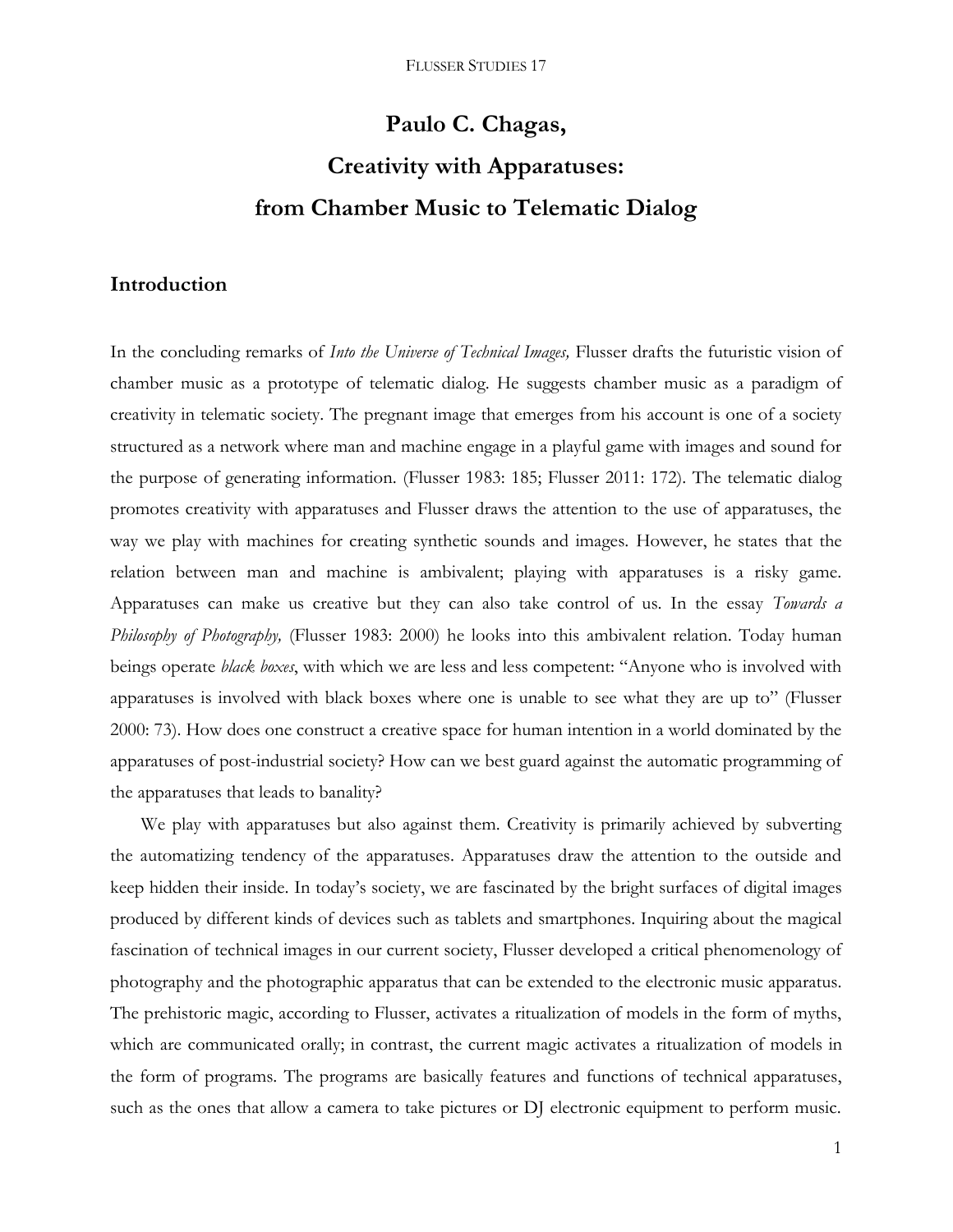The programmatic magic of technical apparatuses tends to eliminate critical thinking, replacing historical consciousness with a second-order magical consciousness that reduces culture to the lowest denominator. With the apparatus, the relations of power move from the level of objects and material to the symbolic level of programs and their operators. This what characterizes the "information society" and "post-industrial imperialism" (Flusser 2000: 30).

# **Listening to Music**

l

Flusser suggests that the gesture of listening to music conveys both the logical and the physiological dimensions of music. By listening to music, we embody the vibratory nature of sound and music that take over our body and mind. We try to capture both a logical and a mystical message: music "makes the whole body vibrate" (Flusser 1997b, 155); it gives us a kind of existential "massage" healing body and mind. Flusser compares the body in the acoustic environment to a black box. Music creates a cybernetic circularity as it nourishes the body with vibrations while awaking the mind. Music illuminates the inner darkness of our black boxes. When listening to music, we feel that the separation between man and world disappears; we transcend our skin and our skin transcends us (Flusser 1997b: 158). <sup>1</sup>

Reflecting on the musical creativity in today's society, one must consider the role of sound reproduction and electroacoustic music, which impacts all kinds of music. Electroacoustic sound and music technology expands the music material by incorporating environmental noise and synthetic sounds to musical composition. It creates forms of pure electroacoustic but also hybrid forms in combination with vocal and instrumental music. Composers began to explore apparatuses for sound reproduction such as tape recorders for developing a new kind of musical creativity. When used in an unconventional way, the tape recorder subverts its reproductive tendency. With digital signal processing, the electroacoustic technology migrated to the computer. We are living the age of digital audio and music.

Looking back at the history of electroacoustic music gives us an understanding of how analog and digital technology transforms our consciousness of sound and music. After World War II, two important studios emerged in Europe producing electroacoustic music: the studio of Paris associated with *musique concrète* and the studio of Cologne, associated with *Elektronische Musik*. They represent the

<sup>1</sup> Flusser reflects on the embodiment of musical communication in his essay *Die Geste des Musikhörens* [*The Gesture of Music Listening*] (Flusser 1997b: 151-59). He claims that, when listening to music, the body is literarily penetrated by the musical message: "the body becomes music and the music becomes body" (Flusser 1997b: 155).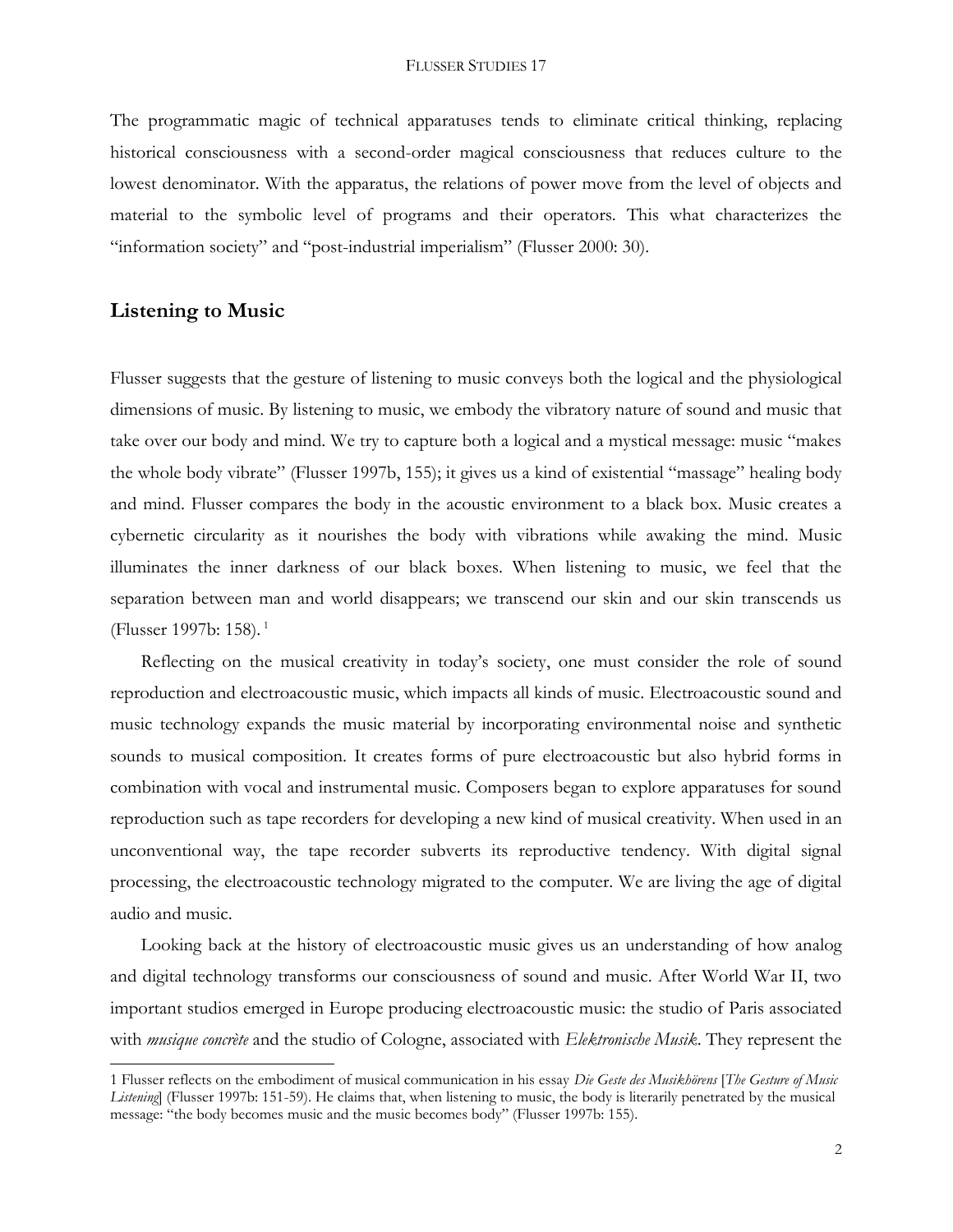diversity of aesthetic tendencies that marked the beginning of electroacoustic music in the 1950s, which also impacted the overall musical creativity of the second half of the  $20<sup>th</sup>$  century. The electroacoustic music studio is a model of telematic dialog as it promotes the systematic exchange of information between different kinds of partners such as composers, performers, engineers, technicians, and listeners using apparatuses for creating and listening to musical works (Chagas 2002: 2006). The electroacoustic music studios of Paris and Cologne accomplished such a cybernetic role; the musical works produced by the studio build points of condensation on the networked flow of information. The media environment connects the studio to the outside world. The electroacoustic music works composed, produced, performed for audiences and broadcasted over radio generate a feedback in the society, which re-enters the studio. The feedback loop forges the telematic dialogue that takes place in the studio, which can be seen as an interdisciplinary and intermedial environment, in which man and apparatuses are connected in many different ways with the purpose of generating music and sound art.

The concept of telematics embraces the communicative complexity that emerges from the convergence of telecommunications and information processing in today's society. Flusser believes that telematics has the potential to radically transform the way we communicate. He is concerned with the natural tendency of entropy, a state of randomness in which information is unpredictable and therefore impossible. However, the universe of technical images and sounds can reverse this tendency by converting historical and discursive thinking into dialog. In Flusser's telematic dialog, man and machine act as partners, devoting themselves to the systematic generation of information through a playful game. The telematic dialog embodies Flusser's utopia of freedom as a struggle against entropy, which emancipates man from the controlling functionality of the machine.

### **Technical Reproduction: Benjamin**

l

Flusser's ideas on the role of technology in creativity can be traced back to Walter Benjamin. *The Work of Art in the Age of Mechanical Reproduction*, Benjamin's essay originally published in Paris in 1936,<sup>2</sup> is a major reference in humanistic studies on the relationship between art, media and technology. He reflects on the impact of technical reproduction on artistic creation, perception and the function of

<sup>2</sup> The original text in French—"L'œuvre d'art à l'époque de sa reproduction méchanisée"—appeared in the journal *Zeitschrift für Sozialforschung* Jahrgang V, edited by Mark Horkheimer (Paris: Félix Alcan, 1936, pp. 40-68). Available at: <http://ia700805.us.archive.org/2/items/ZeitschriftFrSozialforschung5.Jg/ZeitschriftFrSozialforschung51936.pdf> [accessed April 21, 2014].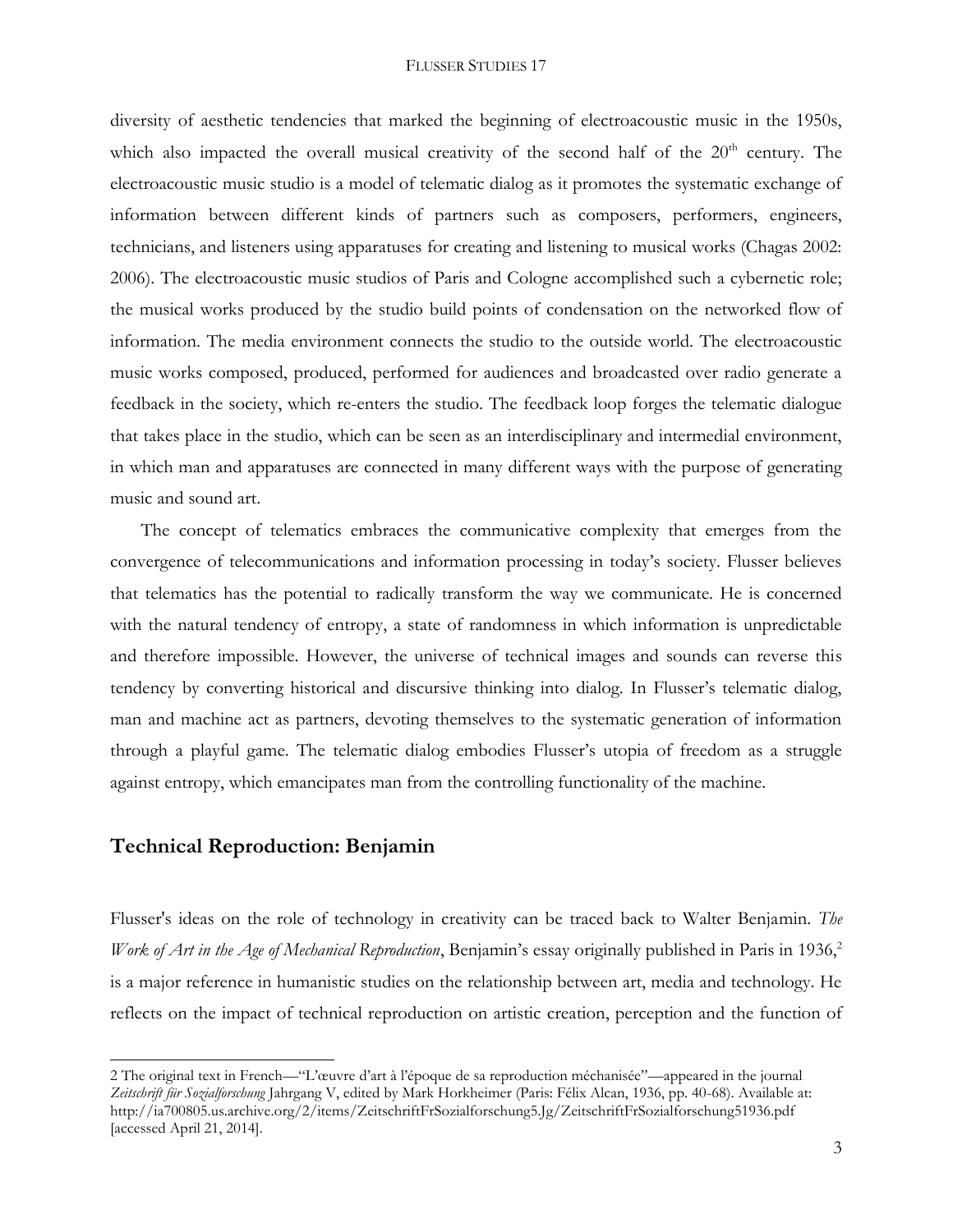art in emerging mass society. One of the most quoted passages of the essay states: "[F]or the first time in world history, technical reproduction emancipates the work of art from its parasitical existence on ritual" (Benjamin 1977: 144).<sup>3</sup> The first artworks, according to Benjamin, originated in the service of a ritual, first the magical then the religious ritual. The aura of the work of art is ingrained in its ritualistic function, which declined during the Renaissance and was replaced by the secular cult of beauty. This prevailed for three centuries until the advent of photography, which was the first revolutionary medium of technical reproduction that challenged the notion of the "authentic" work of art. For Benjamin, the doctrine of *l'art pour l'art* appeared as a reaction to the loss of authenticity, installing a sort of theology of art, a cult of pure artwork detached from any social function. We can interpret the ritualistic function of art from the perspective of the body. The religious ritual is celebrated in a physical location in the presence of bodies. When art gets detached from religion, the artwork is transformed into an autonomous object that can eventually be celebrated as an *ersatz* for religion. The aura of the work of art is thus due to this simulacrum of religious content that became invisible as the art itself became a "profane" ritual. The technology of reproducibility replaces the physical presence through a virtual presence, which creates its own rituals. Along with photography, recorded sound should also be included in the revolution that introduced the era of technical reproduction. The cinema is the first art form that accomplishes the convergence of these first virtual bodies, images and sounds.<sup>4</sup>

Benjamin's essay, written during the rise of Adolf Hitler and the German Nazi party, is a political critique of fascism in Europe; it anticipates the events that culminated in the outbreak of World War II and the tragedy of the Holocaust. The reflection on the role of technological reproduction in shaping human experience goes together with his concern about the increasing proletarization and development of a mass culture in modern society, a process that Marx and Nietzsche had already observed at the end of the 19th century. The conclusions are ambivalent. On the one hand, Benjamin suggests that technology introduces a revolutionary change, which appears already in photography and especially in film, as it disengages the artwork from its "aura" of authenticity, allowing the spectator to participate in the creative experience. The technical apparatus has deeply penetrated into reality; in film, for instance, the actor performs not directly for the audience but for

<sup>3</sup> The passage is translated from the German text. The German word "Reproduzierbarkeit" means literally

<sup>&</sup>quot;reproducibility"; it has been translated as "mechanical reproduction"; I prefer instead the term "technical reproduction", which is more general, yet it doesn't convey the exact meaning of the original German word.

<sup>4</sup> In *How We Became Posthuman*, Hayles proposes a semiotic model to analyze the materiality of signifying processes in the post-industrial society that give rise to new kinds of embodiment, through the interplay of *presence* and *absence* (cf. Hayles 1999: 247-82).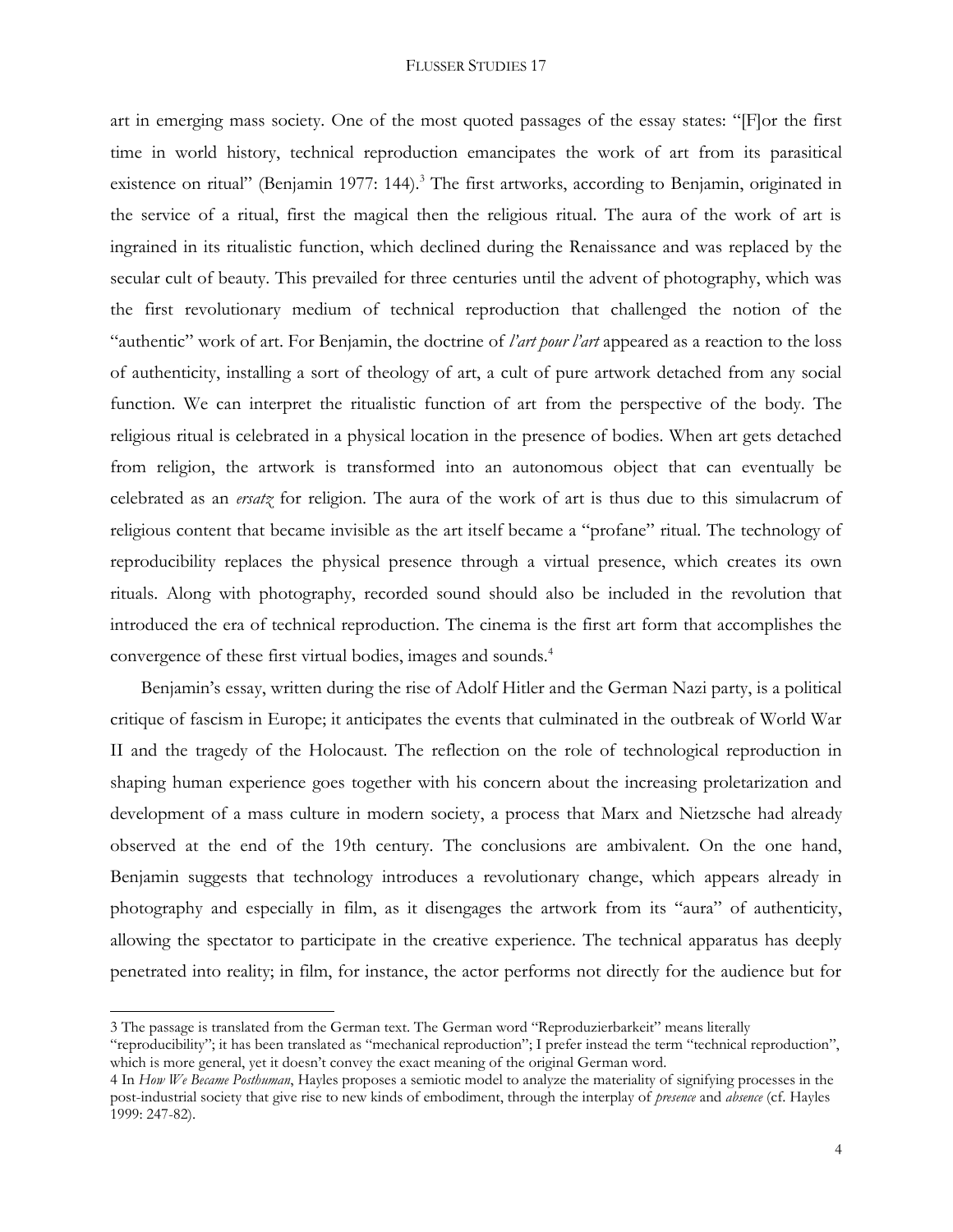the camera. The camera doesn't present the actor's performance but its own performance resulting from the combination of shooting and editing techniques. The audience can only empathize with the actor's performance if it empathizes with the camera's performance. As Benjamin points out, the technical apparatus brings a new kind of creativity that liberates art from the bonds of authenticity and the ritualistic function associated with location and the original utility. However, creative potential can only be achieved if the aesthetics of the artwork explores the new possibilities of the apparatus from a critical perspective, if the apparatus doesn't become itself an object of veneration.

On the other hand, Benjamin recognizes the alienating potential of art in the age of technical reproduction. Film illustrates this resistance to eliminating the cult function of the artwork; it creates a new kind of illusion that puts the audience into a state of scattered, fragmented attention. In the epilog of the essay, Benjamin replaces his optimistic tone with a warning and an apocalyptic vision of the future dominated by the fear of emerging fascism. The violation of the masses and of the technical apparatus are two related consequences of the fascistic orientation of society. The technical apparatus is pressed into the production of ritual values, serving the fascistic purpose of reintroducing aesthetics into political life: "All effort to render politics aesthetic culminate in one thing: war" (Benjamin 1977: 168). Benjamin quotes Marinetti's manifesto about the Ethiopian war, in which he celebrates the beauty of the war machinery and the aesthetics of war and violence. War is supposed to provide the artistic gratification of a sense perception that has been changed by the machine and technology. Benjamin sees in fascism the culmination of the ideal of "*l'art pour l'art*". Self-alienation within fascism becomes so extreme that the destruction of humanity becomes itself an aesthetic experience.<sup>5</sup>

## **The Telematic Dialog: Flusser**

l

A half century after Benjamin, Flusser's media philosophy expresses a similar kind of ambivalence toward the potential of technical apparatuses. Flusser is recognized as one of the first philosophers to anticipate the emerging digital society of the internet and web-based culture dominated by technical and electronic images, a form of life that is now shaping our scientific, political, and artistic

<sup>5</sup> The terrorist attack on the World Trade Center on September 11, 2001 is a major symbolic event for the fascination exerted by violence and destruction; the images of the attack repeatedly delivered by the mass media are examples of the potential of terrorism to shape aesthetic pleasure. In Baudrillard's words: "By the grace of [sic] terrorism, the World Trade Center has become the world's most beautiful building—the eighth wonder of the world" (Baudrillard 2002: 48).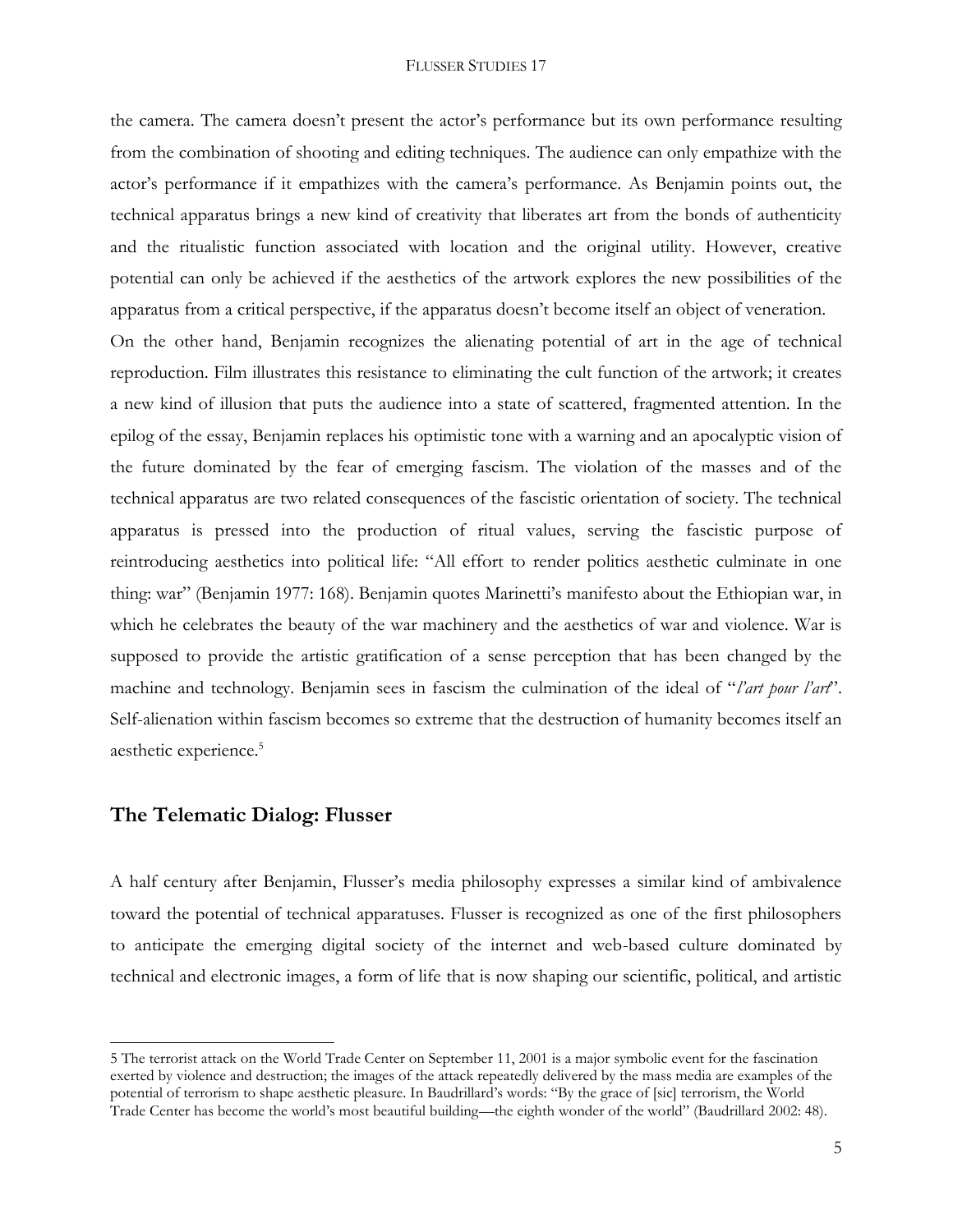environment.<sup>6</sup> His book *Into the Universe of Technical Images* (Flusser 2011), written in the mid-1980s, one decade before the internet revolution and two decades before the mobile communication revolution, introduces "the prospect of a future society that synthesizes electronic images [;…] a fabulous society, where life is radically different from our own" (Flusser 2011: 3). The book opens with a warning statement about the repressive potential of global networks, while at the same time, is a manifesto for unraveling their creative potential through this new kind of connected communication that he calls telematic dialogue: "Taking contemporary technical images as a starting point we find two divergent trends. One moves toward a centrally programmed, totalitarian society of image receivers and image administrator, the other toward a dialogic, telematic society of image producers and image collectors. From our standpoint, both these social structures are fantastic, even though the first presents a somewhat negative, the second a positive, utopia. In any case, we are still free at this point to challenge these values." (Flusser 2011: 4)

The first option provides the scenario of a techno-fascism that eliminates human agency and decision, and transforms man into a programmable being; the second option encourages us to explore the liberating potential of digital technology, which empowers us with the ability to achieve a new kind of freedom by programming our own reality. Flusser's account of the telematic society focuses on the transformation from a writing-based culture to a digital images-based one. He analyzes the evolution of communication codes through the text/image relationship. The image has a magical and mythological meaning; prehistoric man communicated through traditional images that preceded the invention of text. The development of writing, which began with the Sumerians around 3500 BC, represents the lack of belief in the magical iconic power of images and the belief in narratives, theories, and ideologies. Flusser associates writing with the linear mode of thinking that created historical consciousness. The shift occurred, according to him, when the scientists of Modernity began to envision knowledge more in terms of numbers and less in terms of texts; theoretical thinking has migrated from written to numerical codes—from alphabetical codes and historical consciousness to binary codes of computer and cybernetic systems. This transformation culminated in the invention of technical images—photo, film, television, video, and computer. The calculative and analytical thinking of science and technology has decomposed the phenomena into abstract and punctual elements. This process has resulted in the crisis of modernity that affects all spheres of life, including the existential, social, cultural, and has caused the lack of faith in the power

<sup>6</sup> For a concise account of Flusser's media philosophy, cf. Hartmann (2000: 279-98), and Kloock and Spahr (1997: 77- 98).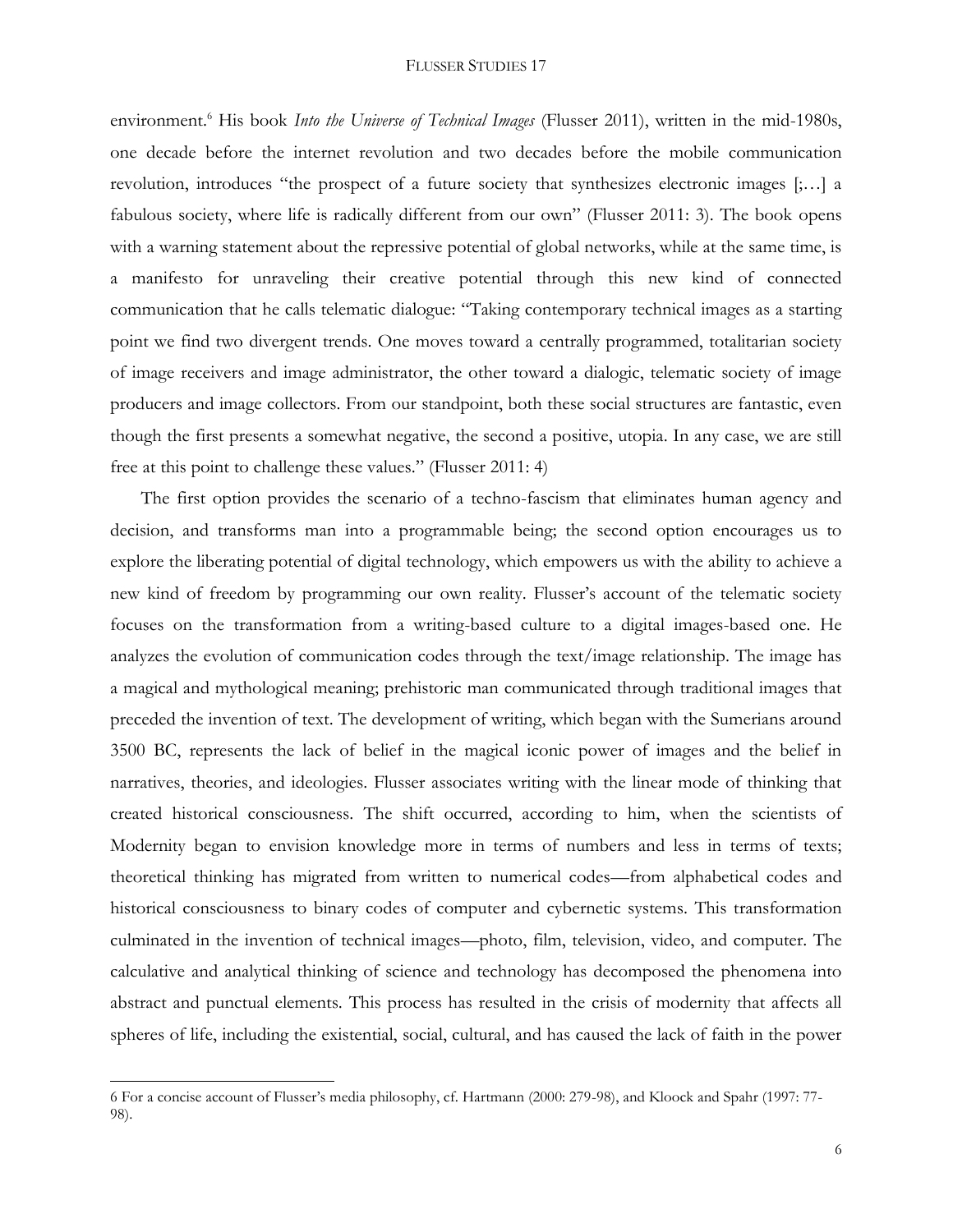of theories and ideologies. Technical images are the expression of the crisis and at the same time, the possibility of overcoming it. They have re-codified the world by re-introducing magic and belief in the power of the image. Yet the current magic of technical images is of another kind, different from the magic of traditional images. The pre-historic images encode the concrete world in terms of myths—they are like mirrors that can be decoded as signs; technical images encode abstract concepts that can only be decoded in terms of programs.

Flusser reflects on the cybernetic paradigm of dematerialized information. He argues that the apparatuses that produce technical images have the potential of reversing the process of alienation or abstraction, rescuing and reshaping the concrete universe. As previously mentioned, he calls this ability of the technical images to create concrete forms from abstract elements the *power to imagine* [*Einbildungskraft*] (Flusser 2011: 33-39). Our culture is no longer concerned with creating a picture of reality, but with developing an alternative imagination, by exploring the products of scientific and technological revolution. The alternative worlds that have been emerging in computers and other digital devices represent this process of transformation from abstract into concrete elements: they are condensations of digital particles or bits, taking the form of images, sounds, and eventually bodies, robots, and other forms of life endowed with artificial intelligence. Computers symbolize calculating thought that can synthesize and project alternative worlds from algorithms. As Flusser claims, "We are no longer subjects of a given objective world, but projects of alternative worlds. From the submissive subjective position we have raised ourselves to projecting. We are growing up. We know that we are dreaming" (Flusser 1997a: 213). These projections can be as concrete as the environment that surrounds us. The more sophisticated the condensation processes of computers are, the more real the synthetic worlds become, so that we no longer distinguish between reality and digital appearance.

In the unfinished essay *Vom Subjekt zum Projekt* [From Subject to Project] (Flusser 1998), which can be considered the latest stage of his digital utopia, Flusser recasts the idea of telematic dialog in terms of the *practice of projection*. Numerical, calculating thinking has penetrated deeper and deeper into things, "but instead of reaching a bottom has dissolved things into clouds of vapor floating in nothingness" (Flusser 1998: 11). This relationship has gradually abolished the belief in the subject/object relationship. As an object, man is dissolved into a network of simultaneous relations—psychological, psychic, social, and cultural; as a subject, man is fragmented into calculus itself. Flusser applies the analogy of the computer bit in order to characterize the transformation from linear thinking or written codes to the pixel, and then to the null dimensionality of digital codes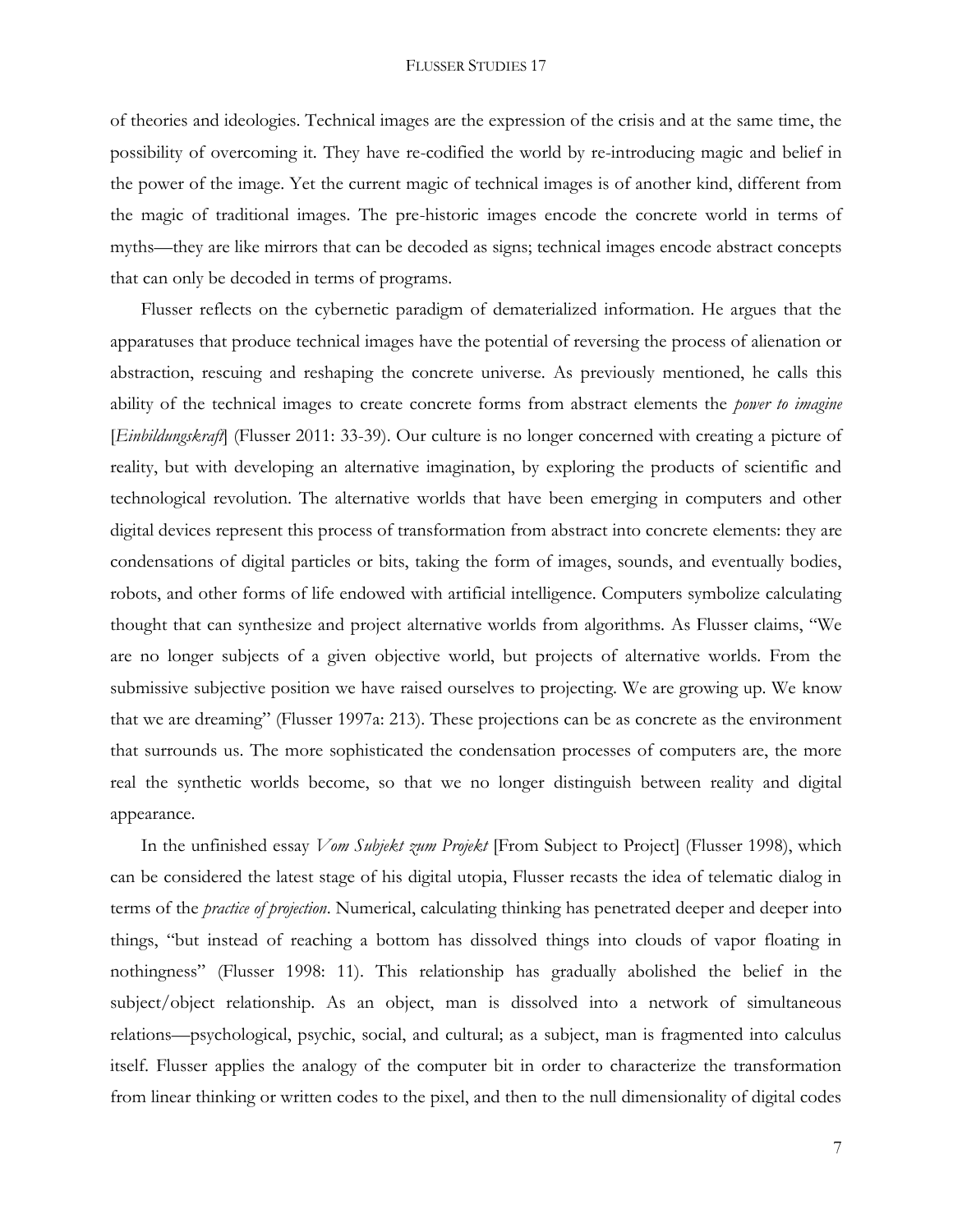and the state of nothingness, which evokes the "death of humanism". Yet Flusser rejects nihilistic pessimism; he proposes instead a negative anthropology—a postmodern and post-humanistic one in order to deny nothingness. From this reversal results an affirmative philosophy of the *practice of projection*, which is performed by means of digital apparatuses and transforms numerical thinking into synthetic codes: lines, shapes, colors, and sounds. Thanks to the *power to imagine* we have overcome the lack of belief, the subjectivity that led us to the state of catastrophe. We are standing up in order to project ourselves, not as a group of individuals, but as a dialog in a telematic network. The possibility to construct alternative worlds reconstructs the concept of "freedom", in that we have to continuously develop a consensus to keep this inter-subjective dialog alive and participate in the practice of projection (Flusser 1998, 17).

Flusser's description of the telematic society indicates tendencies of the present. For example, the playful game of generating information points to the Platonic utopia of a society whose economy becomes increasingly dedicated to providing people with entertainment and leisure; the networking architecture of the dialog points to the merging of political and private spheres in the social media; the interactions between humans and robots point to the mutation towards a hybrid (post-human) society: "The scenario, the fable, I propose here is this: people will sit in separate cells, playing with their fingertips on keyboards, staring at tiny screens, receiving, changing, and sending images. Behind their backs, robots will bring them things to maintain and reproduce their derelict bodies. People will be in contact with one another through their fingertips and so form a dialogical net, a global superbrain, whose function will be to calculate and compute improbable situations into pictures, to bring information, catastrophes about. Artificial intelligences will also be in dialogue with human beings, connected through cables and similar nerve strands. In terms of function, then, it will be meaningless to try to distinguish between natural and artificial intelligence (between primate brains and secondary brains). The whole thing will function as a cybernetically controlled system that cannot be divided into constituent elements: a black box." (Flusser 2011: 161)

## **Telematic Chamber Music**

In the concluding chapter of *Into the Universe of Technical Images,* Flusser suggests chamber music "as a model for dialogic communication in general, and for telematic communication in particular"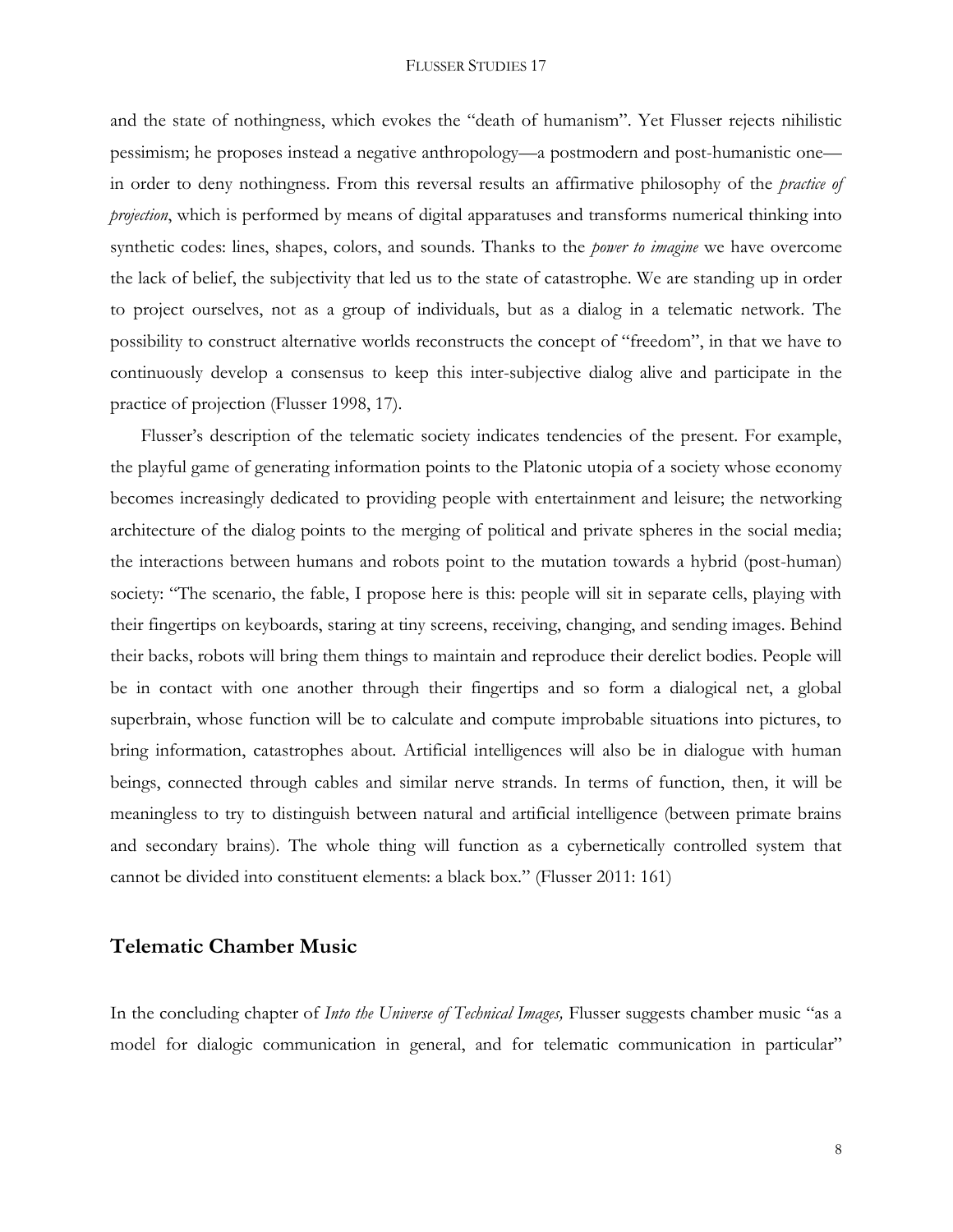(Flusser 2011: 162).<sup>7</sup> He draws a parallel between communication through music and technical images. The universe of music is just as calculated and computed as that of technical images. Both have emancipated themselves from the semantic dimension, channelizing the possibilities of composition and computations toward self-referential "pure" art. Traditional chamber music, according to Flusser, is a pre-industrial form of communication that anticipates imaging techniques. It requires sophisticated communication between the players, each one performing for him- or herself and for all the others. From the point of view of sound production, chamber music requires interaction between bodies, voices, and musical instruments. It shapes a direct relationship between the bodies and instruments or voices, since the resonance of the instruments is transmitted to the bodies (in the case of voice the transmission is internal) and the bodily activity of the musicians controls the sound events of the musical flow. There is thus a direct and analog feedback between body and sound. From the point of view of communication, chamber music is a collective process unlike music for soloists. At the same time, it stimulates the individuality of musicians, unlike orchestral music directed by a conductor. Feedback processes affecting the body and sound also regulate the relationship between the musicians.

The dialog between bodies and instruments, including the voice, is therefore the foundation of chamber music both as sound production and communication. Gesture is one of the most important aspects of this dialog. In performing a work of chamber music, the musicians refer to a system of instructions that can either be a pure score (classical music), a schematic score (jazz, popular music), a diagram with instructions (improvised music), or any kind of textual or graphical notation (free improvisation is generally communicated orally). The interpretation of these instructions requires a multifaceted system of communication consisting of aural, visual, and gestural elements. It is through gesture that musicians communicate intentions such as maintaining a rhythm, beginning or completing a musical phrase, increasing or decreasing loudness, accelerating or decelerating tempo, and other crucial features of musical performance. Typical gestures of chamber music include breathing to indicate the intention of synchronizing actions, tapping feet on the floor; making movements with the head, arms, or other body parts. Other gestures involve making abrupt movements with the instrument such as with a woodwind, the bow for stringed instruments, or drumsticks with percussion instruments. In general, musical performance produces indexical gestures

<sup>7</sup> For an account of telematic chamber music see my article "A Música de Câmara Telemática: a Metáfora de Flusser e o Universo da Música Eletroacústica" [Telematic Chamber Music: Flusser's Metaphor and the Universe of Electroacoustic Music] (Chagas 2008).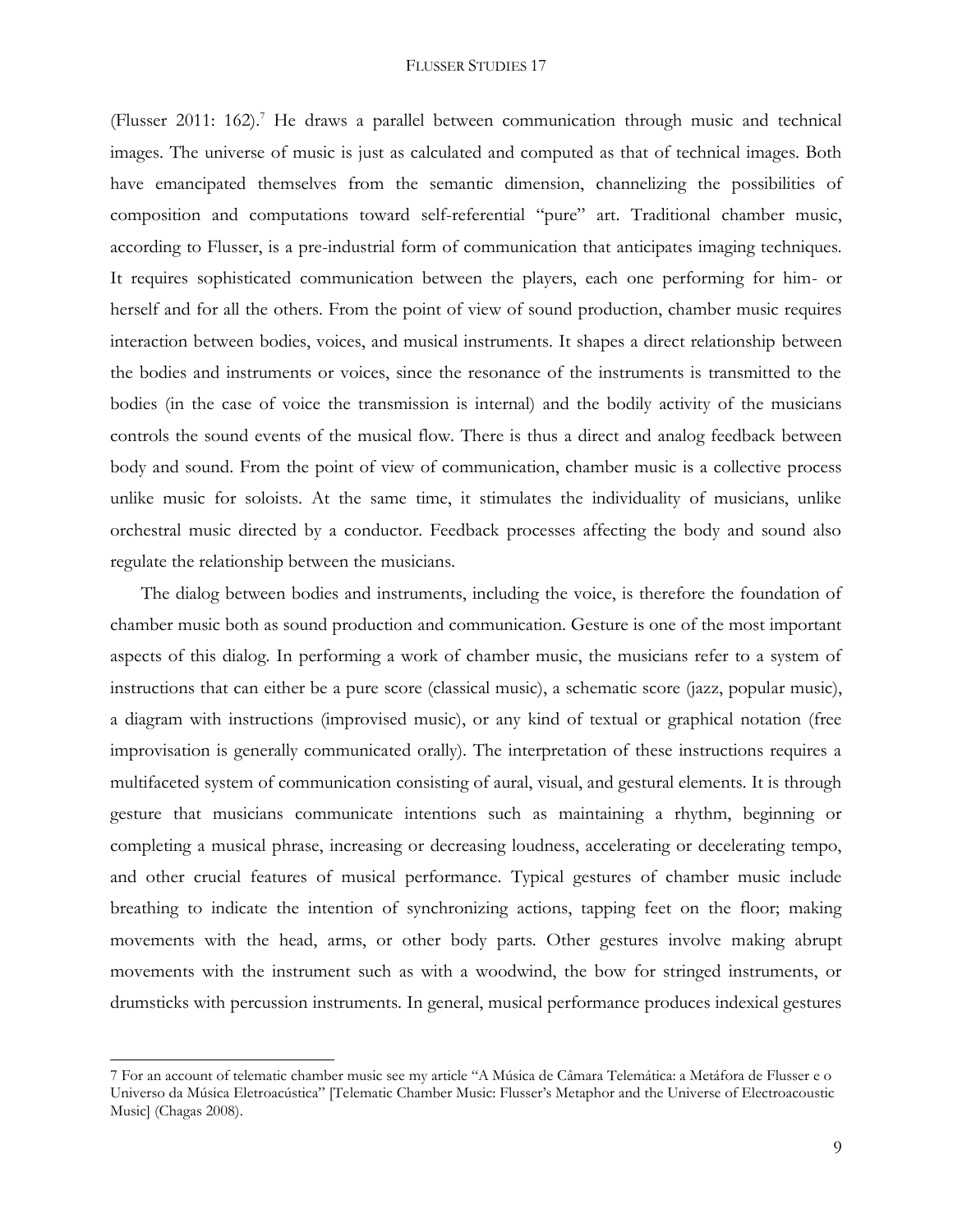resulting from the combined action of bodily movements with specific movements of the instruments.

The function of gesture in music is not restricted, however, to the corporeal and immediate aspect of performance. As pointed out by Wittgenstein, gesture plays an important role as an external sign of musical understanding.<sup>8</sup> Recent studies on musical semiotics indicate that gesture not only articulates nuances of perception, cognition, and affection, but also negotiates the understanding of more abstract musical structures through the internal synthesis and integration of elements. Barthes, in his essay on Schumann's piano music, identified several "figures whose body textures constitute the musical meaning" (Barthes 1985, 307). Lidov (1987) outlined a semiotic theory of gesture in music, showing through the interpretation of Chopin's music for piano how gesture can contribute to creating different musical meanings. Hatten (2004) developed a comprehensive theory of emergence and generalization of musical gesture. Defining gesture as "significant energetic shaping of *sound* through time" (Hatten 2004, 95; emphasis in the original), he demonstrates the evolution of stylistic gestures in the works of classical and romantic composers such as Beethoven and Schubert. Hatten's analysis focuses on the interpretation process through which physical gesture is transformed into musical gesture. This process creates stylistic and stereotyped gestures, which synthesize and integrate various musical elements that are relevant to understanding different levels of structure and musical form.

A semiotic investigation of musical gestures provides insight into musical evolution from the point of view of the relationship between stylistic elements and concrete contexts. This can be observed for example, in the evolution of the string quartet, a form of chamber music that has achieved an outstanding level of sophistication. In watching a performance of a string quartet, we can observe how physical and musical gestures vary according to specific styles and aesthetics. Since the mid-18th century, composers such as Haydn, Mozart, Beethoven, Schubert, Debussy, Schoenberg, and Webern have written works that have expanded the instrumental and aesthetic possibilities of music for string quartet. This process has also extended the repertoire of musical gestures, as we see for example, in the music for string quartet composed in the second half of the 20th century: micro-polyphonic textures (Ligeti), complex scores that transcend the logical limits of

<sup>8</sup> Wittgenstein refers frequently to gesticulations [Gebärde] and gestures [Geste] to illustrate the problem of understanding. The metaphor of gestures is a recurrent one in *Culture and Value* and *Philosophical Investigations*: "This musical phrase is a gesture for me. It creeps into my life. I make it my own" (Wittgenstein 1988: 83). "These notes are a powerful gesture, but I cannot put anything side by side with it that will serve as an explanation" (Wittgenstein 2001: §610).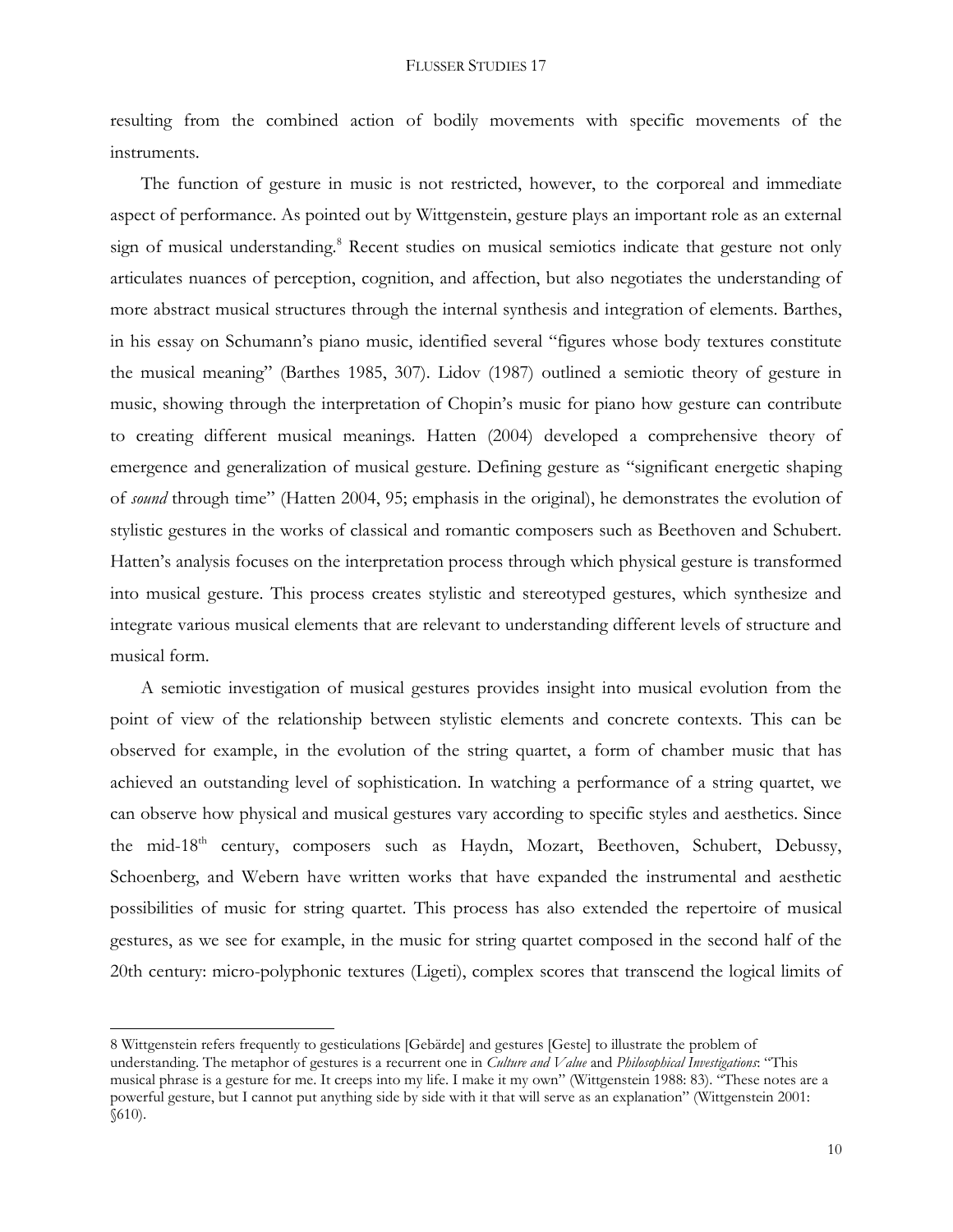notation (Ferneyhough), stochastic and algorithmic models of composition (Xenakis), and experimental aesthetics that re-elaborates concepts of time and space in music (Stockhausen).

In Stockhausen's *Helikopter–Streichquartett* [Helicopter String Quartet] (1992-93) each musician of the string quartet plays inside a flying helicopter and the audience sits in a concert hall. The sound of the instruments is captured by microphones, mixed with noise produced by the aircraft and projected to the audience in the concert hall together with images of the musicians captured by cameras. This work can be considered a prototype of telematic chamber music for many different reasons: (1) The piece disconnects the performance from the physical presence in the concert hall and connects it to a telematic choreography that creates a displacement of both space and time. (2) The piece subverts the function of the helicopters as they fly for the sole purpose of performing a work of art. (3) The musicians perform for the audience via the electroacoustic audiovisual medium (microphone, amplifiers, and video projection) so that the presence of the electroacoustic medium replaces the physical body.

Flusser's model of telematic dialog is an attempt to make a synthesis of two different types of communication: (1) The communication of chamber music, which occurs in the physical medium with bodies producing gestures that are translated into sounds. (2) The communication of electronic music, which occurs in the virtual medium with apparatuses producing programs that are translated into sounds or images. He describes the telematic performance as a dialog between "musicians" and "intelligent memories", which are, at the same time, transmitters and receivers of information. The goal of the dialog is to synthesize new information. Unlike traditional chamber music, which is structured as a succession of linear events such as themes and variations, the telematic dialog "occurs in simultaneous time and space, and all players in all places make decisions relating to themes and their variations all at once" (Flusser 2011: 163). In this view, the basis of telematic communication is not an original score but a program, a set of rules that will soon be replaced by reprogrammed memories with which the musicians will improvise. He doesn't distinguish between composition and performance; his model of telematic communication suggests that he is seeking to reconstruct an "experience of presence" that emerges from the performative character of improvisation and at the same time, while pushing to the background the role of music composition. What are the implications of such a conception of creativity?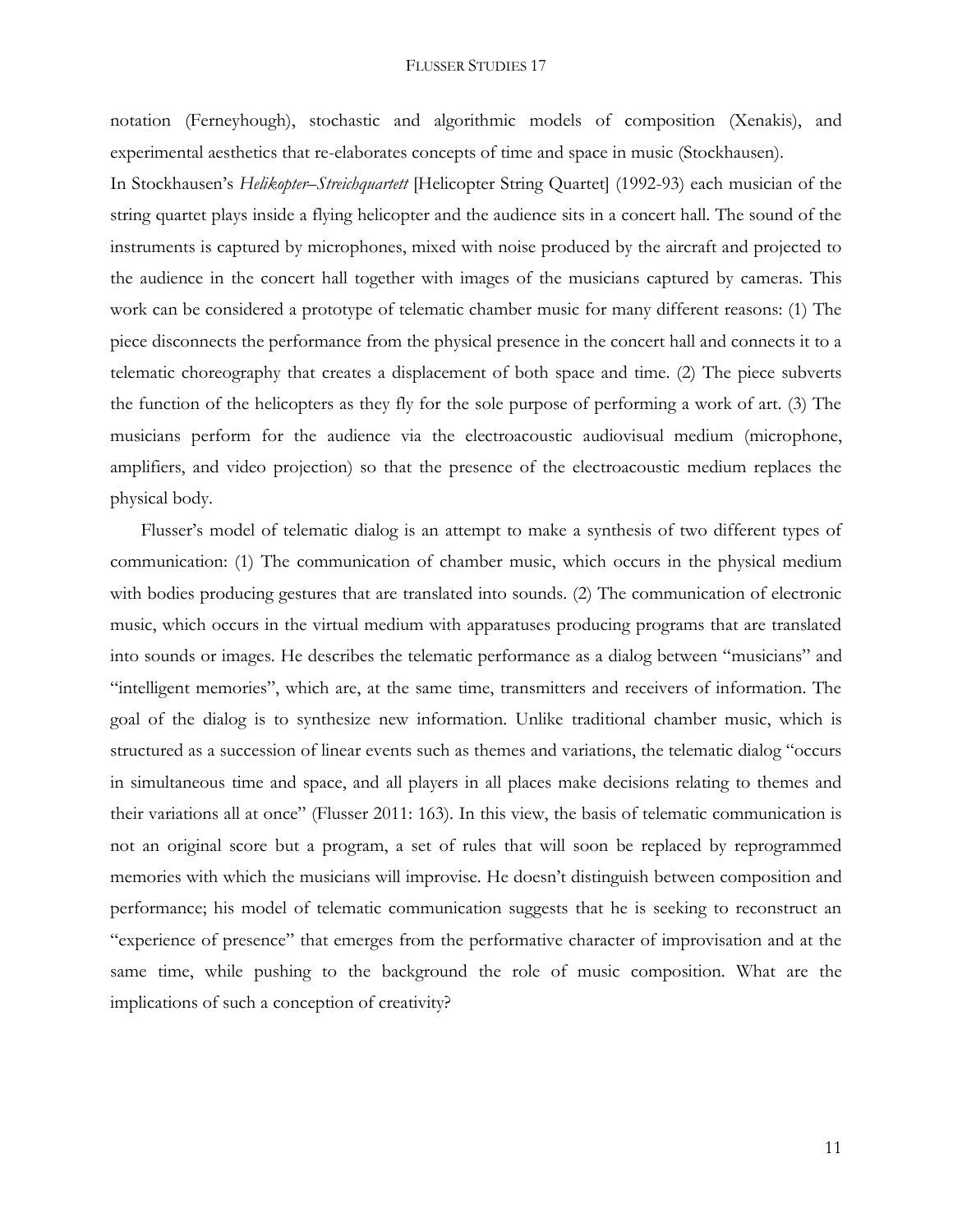## **Creativity of Electroacoustic and Digital Music**

Studying the creativity of electroacoustic and digital music requires a multifaceted and pluralistic view combining historical, theoretical, cultural and practical approaches. A comprehensive approach seeks to investigate both particular cases and the context of its cultural references. Electroacoustic and digital technology has radically transformed sound consciousness and propelled the process of artistic differentiation. The creativity that emerges through the use of apparatuses becomes more and more integrated in all spheres of musical activity. How then, shall we look into the future?

Sounds are vibrations transmitted through the air and perceived by the ear and other parts of the body and thus have the ability to put the body into vibration. Musical sounds are forms built as differences in the acoustic medium, which are used for the purpose of artistic communication. Acoustic music results from the action of the body; either the body generates its own sounds (voice, handclapping) or it manipulates an instrument to produce sounds. Electronic sounds generated by apparatuses play an increasingly important role in music. Apparatuses are products of scientific and technical knowledge that prevail in all spheres of life. The category of music apparatus embraces both those that generate electronic sounds such as computers and synthesizers, as well as metaapparatuses that organize music in society, such as mass media or networking media.

A fundamental characteristic of modern art is self-programming. Electroacoustics expands music's capabilities of self-programming by creating new channels of collaboration between art, science, media and economy. It stimulates the creative and critical use of apparatuses, increasing the connective possibilities between sound and other media such as image, body, and space.

Being that electroacoustic music emerged from the experience of World War II, the medium of radio awakened the consciousness of the aesthetic manipulation of electroacoustic sound and of the listening experience through the loudspeaker. In the 1950s, the studios of the European state-owned broadcasting corporations started to produce electroacoustic music on a regular basis and integrate it into the communication system of art.

The studios of Paris and Cologne are emblematic for the aesthetics of *musique concrète* and *elektronische Musik* and their different self-descriptions of the source material of electroacoustic music composition: the former favors processing of sounds captured from the acoustic environment and the latter, the synthesis of sounds generated by electronic apparatuses. These two approaches show how electroacoustic music can develop different kinds of aesthetics through self-programming.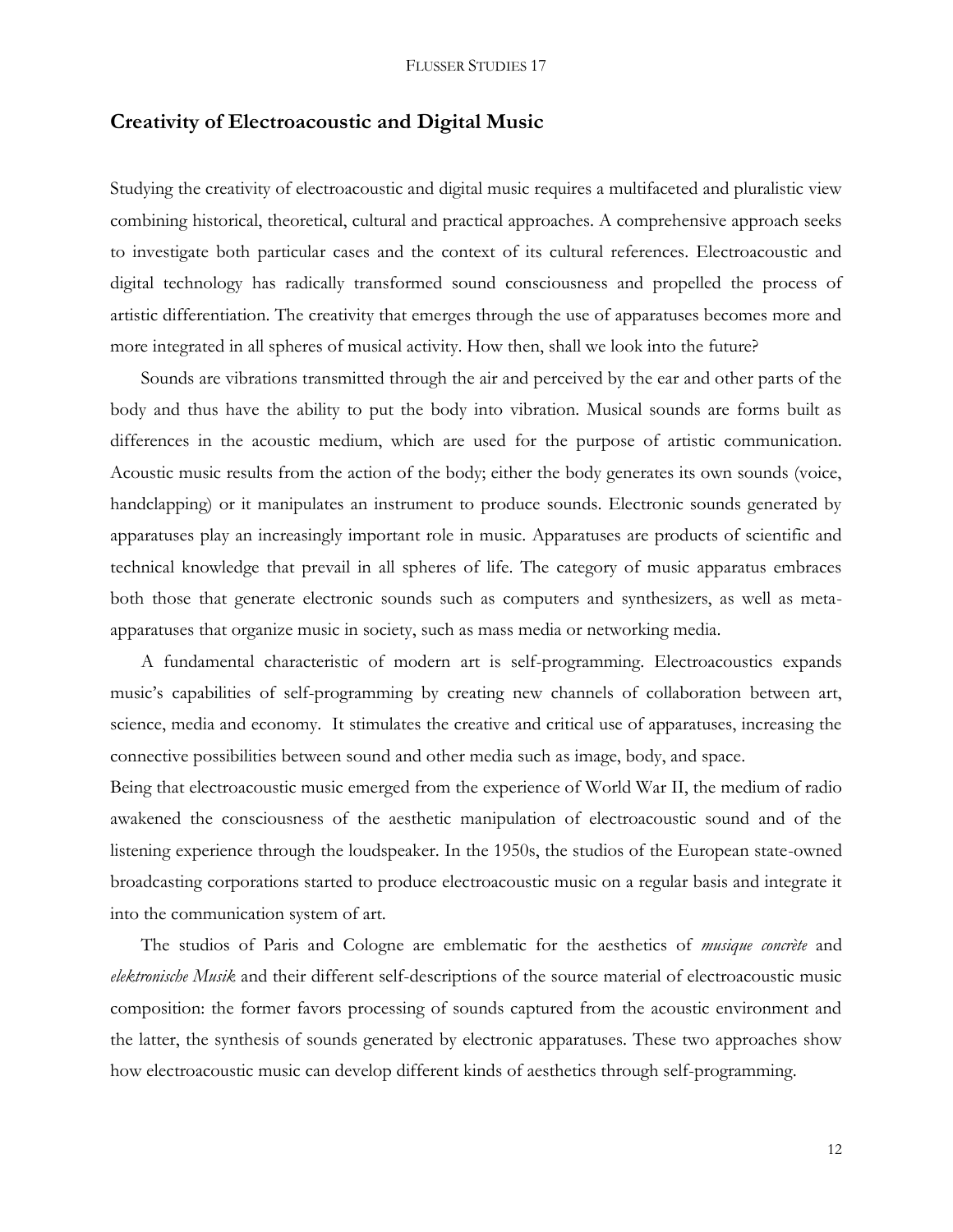Cybernetics, another byproduct of war, has provided the philosophical and scientific basis for the development of computer science. Computer music that emerged from the research on sound synthesis merges analog electroacoustic music with the digital medium. The development of digital technology propelled the popularization of electroacoustic music. The concept of digital music points to the self-description of music in the digital society, including use of digital technology for composition, performance, distribution, and listening.

The emergence of the apparatus as a reflexive medium reconstructed the concept of selfprogramming as a function of the apparatus, which creates an automated reality that becomes emancipated from man—and thus self-referential. The ambivalent feelings concerning the relation between art and technology have been the object of critical studies at least since Benjamin. However, such critical approaches still have a limited impact on fields of music studies such as musicology, music theory, and analysis.

The notion of composition is traditionally coupled with the medium of a written score, which functions as a programmatic memory for the performance. Electroacoustic music extends the notion of composition to the medium of technical reproduction. The analog apparatus (tape) emerged as a device for sound reproduction but turned into a tool of composition and performance. The computer intensifies the multifunctional characteristics of the technical apparatus as it transforms sound into numerical data that can be manipulated in manifold ways, re-coded, recombined, and reconstructed.

Digital technology challenges the idea of the work of art as a closed and complete unit, for example, through the practice of "remixing" material from existing artworks. Increased openness in digital music suggests a tendency to emphasize the *contingency* of the artistic process rather than the *necessity* of a form as a unity. In other words, improvisation instead of composition. We observe this tendency in many spheres, not only in the world of DJs, but also in academic institutions, for example with improvisation ensembles and laptop orchestras.

Jazz improvisation is clearly a prototype of such an improvisation model. Jazz musicians improvise on the basis of a "program" and make decisions at the moment of the performance, communicating with each other and with the audience. Continuous feedback is incorporated in the formal process, which is a central aspect of jazz creativity.

Although Flusser's model of telematic communication is centered on chamber music, it is also rather oriented around jazz improvisation. This becomes clear from a number of observations such as the musicians use of "recordings of recordings of recordings", and "the improvisation with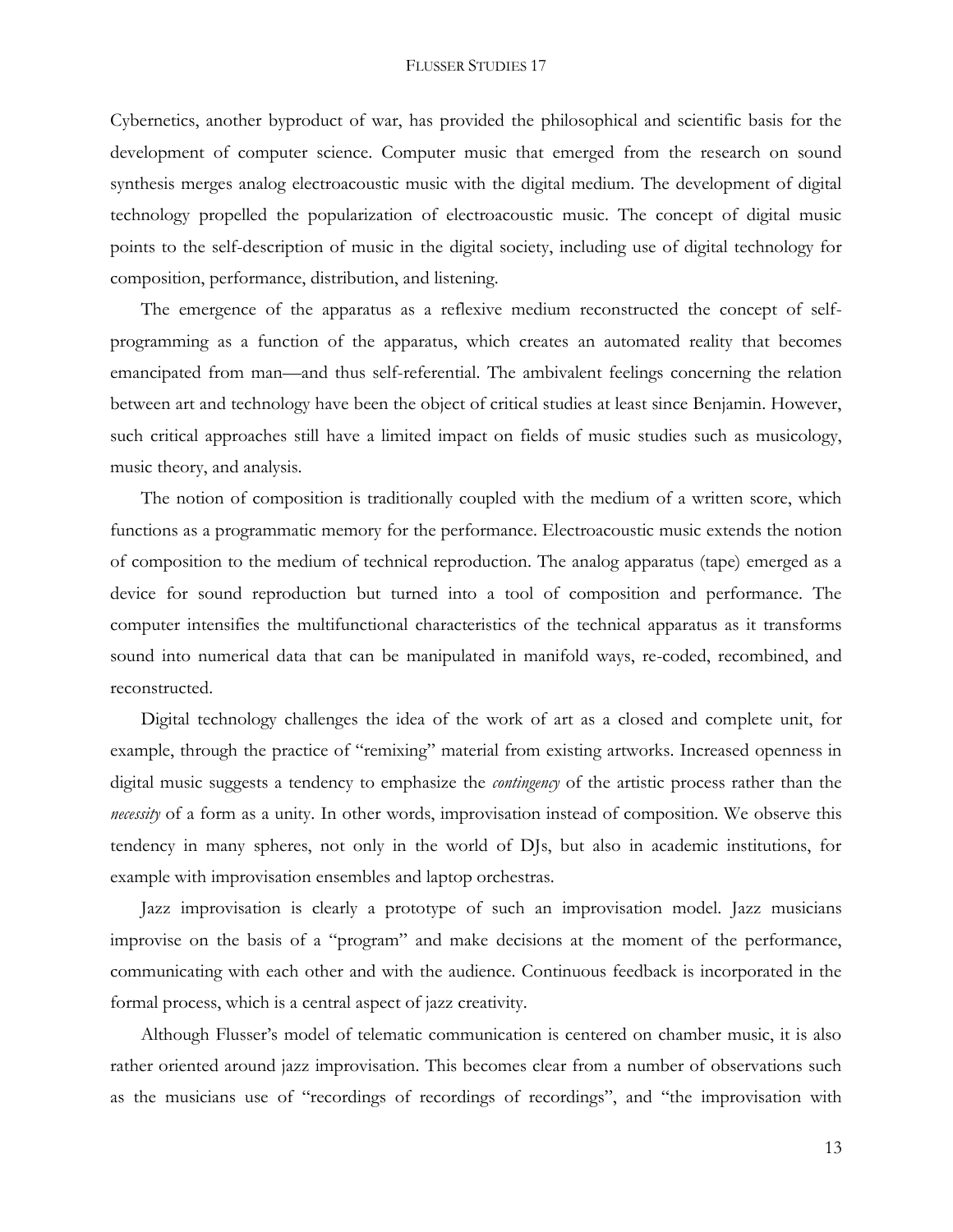continually reprogrammed memories will replace the score" (Flusser 2011: 182). Flusser's model doesn't solve the problem of the *temporal processing of meaning* concerning both composition and improvisation. Composition is a calculating and computer time that requires time, but improvisation requires the reference to a *style* that is also a temporal form.

A possible approach to the distinction between improvisation and composition is through the distinction between *incorporation* and *inscription* proposed by Hayles (1999: 192-221). Incorporation practices are context specific, always "performative and instantiated", so that they necessarily contain improvisational elements. In contrast, inscribing practice can be transferred from context to context once it has been performed. Incorporation emerges from the collaboration between the body and embodiment and cannot be separated from the embodied medium. In contrast, inscription is normalized and abstract, in the sense that it constitutes a system of signs operating at a symbolic level and independently of any particular manifestation.

I suspect that the emphasis on improvisation that we observe in Flussser and in the current practice of electroacoustic and digital music is an attempt to restore the so-called "authenticity of human experience" in the creative process. This effort of reconstructing subjectivity can be also observed in the current scholarship, for instance with the persistence of notions such as presence, materiality, and embodiment, together with the emphasis on the "experience of presence".<sup>9</sup>

Electroacoustic and digital creativity can been analyzed from different perspectives; for instance through the relationship between man and machine and their interpretations disclosing both positive and negative tendencies. Flusser's utopian vision of the telematic dialogue points to the need to creatively shape the partnership between man and machine. The joyful game is the strategy for generating information, exercising reflexive criticism, and promoting freedom.

## **Bibliography**

l

Baudrillard , Jean (2002). The Spirit of Terrorism. Translated by Chris Turner. London; New York: Verso. Benjamin, Walter (1977). "Das Kunstwerk im Zeitalter seiner technischen Reproduzierbarkeit." In Walter

Benjamin: Illuminationen, edited by Siegfried Unseld, 136-169. Frankfurt am Main: Suhrkamp. Chagas, Paulo C. (2002). "Spiel und Dialog: Das Komponieren mit Apparaten." In Elektroakustische Musik.

Handbuch der Musik im 20. Jahrhundert, vol. 5, edited by Elena Ungeheuer, 299-312. Laaber-Verlag. [English version: see Chagas 2006]

Chagas, Paulo C. (2006). "Game and Dialogue: Composing with Machinery." In Music and the Arts: Acta Semiotica Fannica XXIII, Approaches to Musical Semiotics 10, edited by Eero Tarasti, 157-170. Helsinki: International Semiotics Institute. [English translation of Chagas 2002]

<sup>9</sup> For an account of improvisation from the point of view of system theory, see "Improvisation: Form and Event: *A Spencer-Brownian Calculation*" (Landgraf 2011).